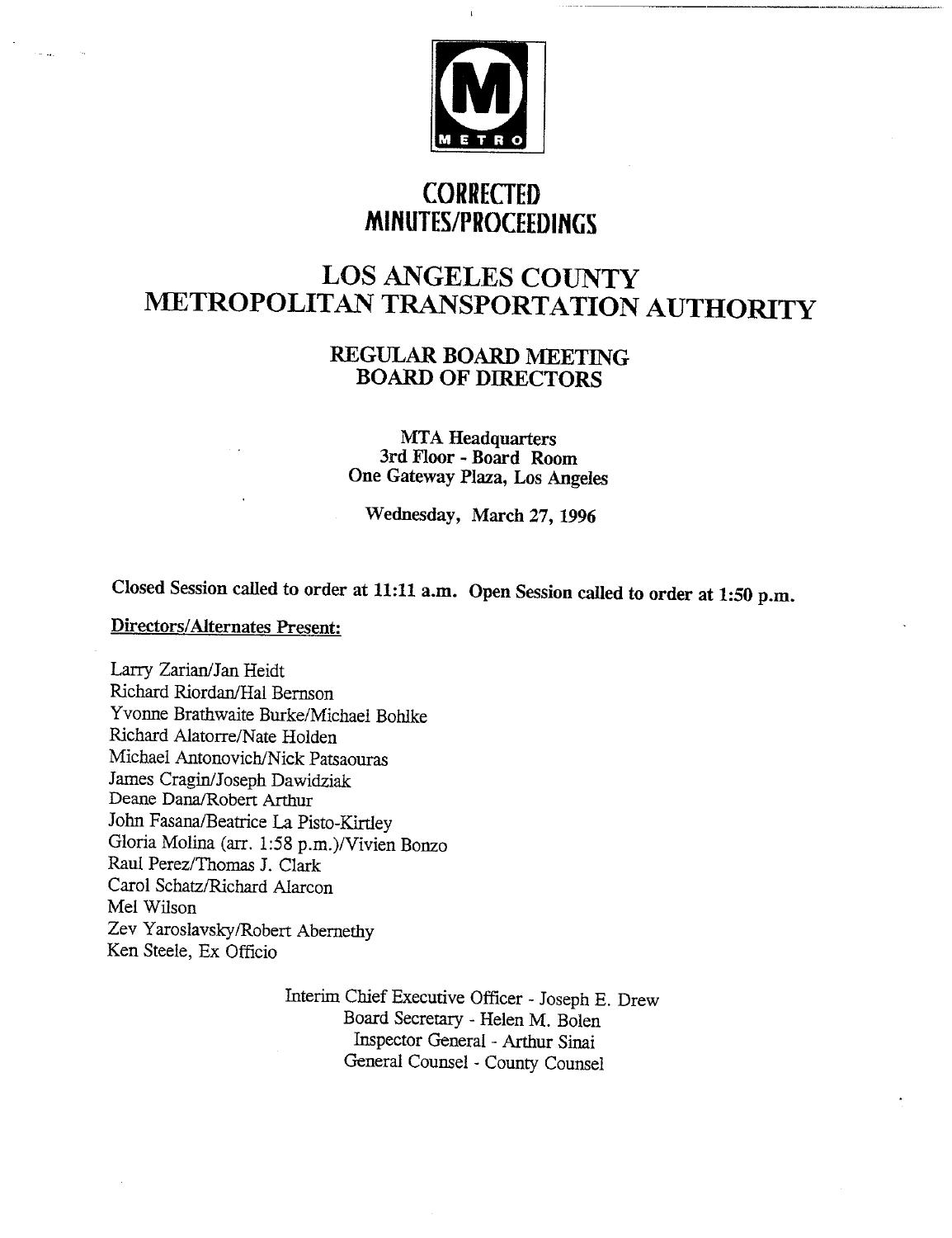#### $1.$ **CLOSED SESSION ITEMS**

**a.** Conference with Real Property Neqotiators concerninq Price and/or Terms of Payment - G.C. 54956.8

 $\mathbf{r}$ 

Metro Red Line East Side Extension - Parcel ED-191 i. Jose Flores & Josefina Venegas 114 & 118 Bodie Street Los Angeles, CA

APPROVED Just Compensation in the amount of \$142,000

ii. Metro Red Line-East Side Extension - Parcel EE-281 Overseas Investments Group 339 North Fickett Street Los Angeles, CA

CARRIED OVER to April Board Meeting

iii. Metro Red Line-Segment 3 – Parcel C3-27 City of Los Angeles Runyon Canyon Park Los Angeles, CA

> APPROVED Administrative Settlement in the amount of \$150,000 compensation and establishment of a \$4,000,000 trust fund with the beginning of construction and continuing until five years after revenue operation commences.

- b. Conference with Legal Counsel - Existing Litigation -G.C. 54956.9 (a) Schumaker v. MTA LA BC 126729 Hollywood Blvd. NO REPORT WAS MADE
- $\mathsf{C}$ . Conference with Legal Counsel - Anticipated Litigation **-s.c. 54956.9**

One Case

NO REPORT WAS MADE

 $\overline{2}$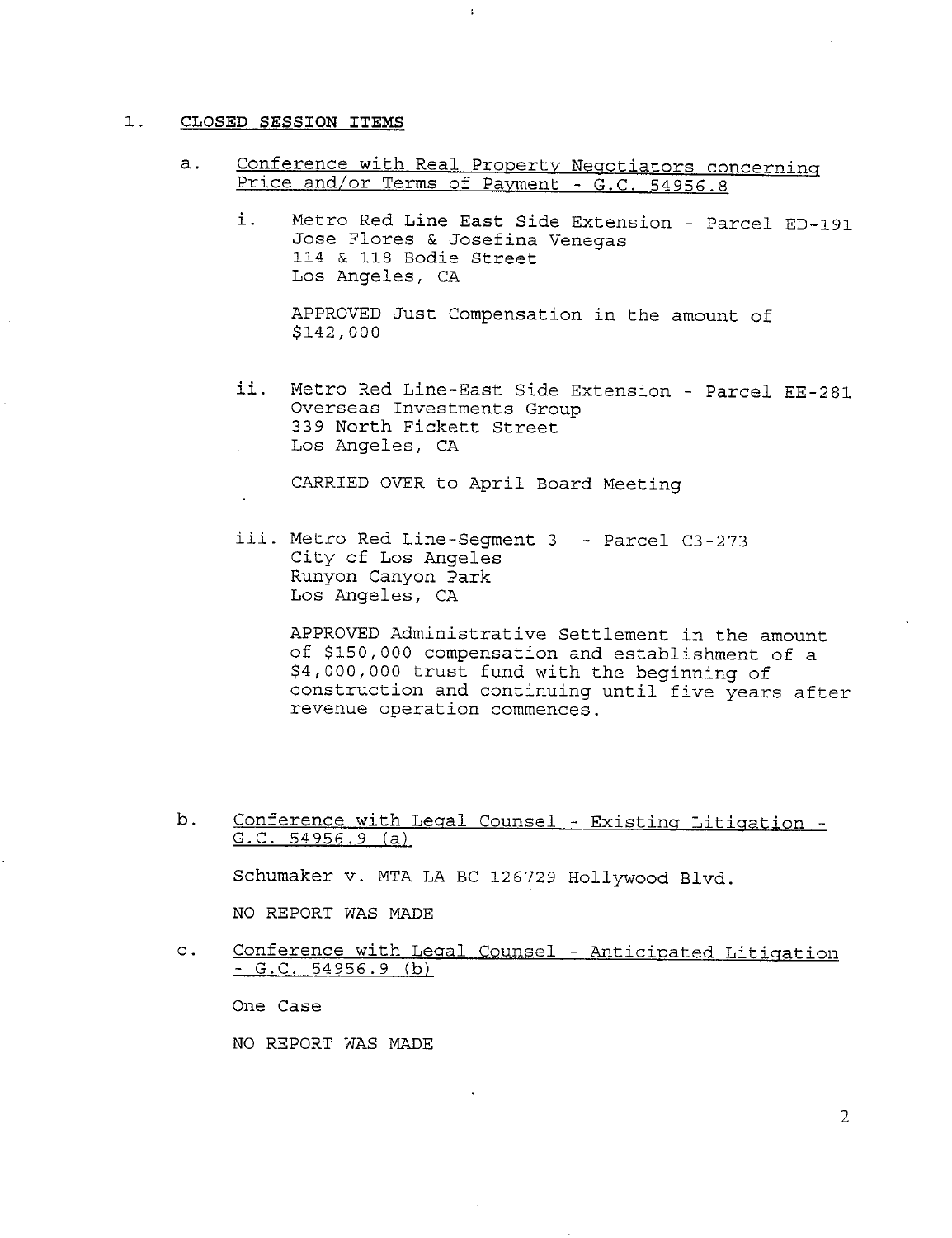- d. Personnel Matters G.C. 54957
	- Public Employee Appointment Chief Executive i. Officer

D. Kelsey announced the Board had met and appointed Joseph E. Drew, Chief Executive Officer, at an annual salary of \$167,640, plus benefits.

ii. Public Employee Evaluation

Board Secretary

NO REPORT WAS MADE

Inspector General

Extended contract at an annual salary of \$127,000.

- 2. Flag Salute
- $3.$ Public Comment was received from:

R. Burgouse, R. Rushing, C. Mathis, H. Watts, D. McClure, P. Chiado, K. Ramsey, J. Walsh, W. Rosner, C. Song, L. Barillas, B. D'Amato, B. Kovar, I. Lopez, J. Whitebrook, D. Hakman, L. Moore, C. Shabel, S. Miller, A. Klate, P. Moser.

### <sup>o</sup> **CHAIR'S REMARKS**

APPROVED Resolution of support for the Antelope and San Joaquin Valley High Speed Rail Alignment.

Twelve directors were present with Director Schatz absent.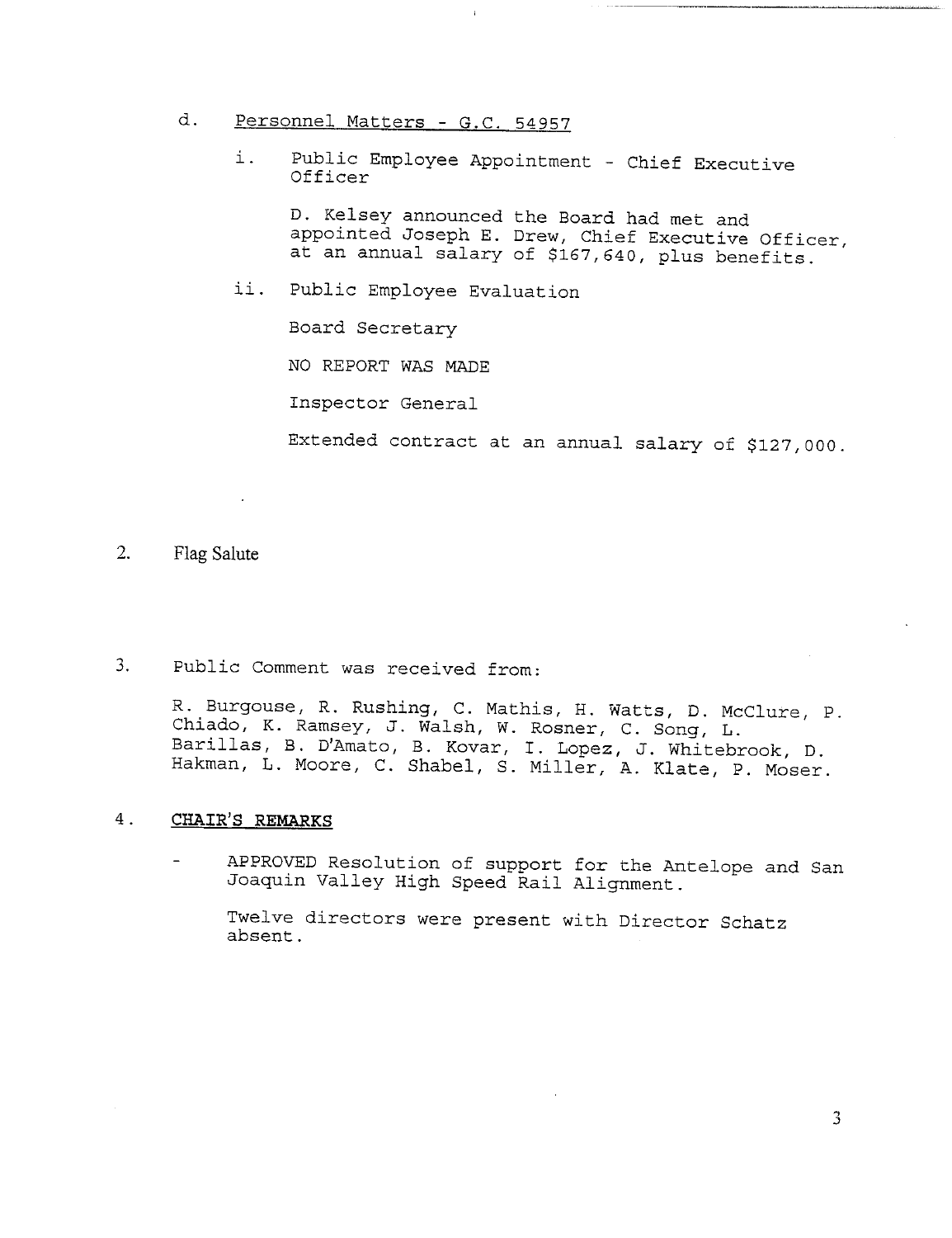### **5. CHIEF EXECUTIVE OFFICER'S REPORT**

RECOGNIZED students in the Transportation Careers Academy Program and the Transportation Occupations Program.

CEO Drew reported that the MTA will be participating in the Vendor Fair in April.

#### 6. **DIRECTORS SPECIAL ITEMS**

a. Director Cragin - San Fernando Valley Rail Alternatives Study

**WITEDI%AWN by Director Cragin.**

Director Fasana made a motion to carry Robbins Bill b. SB 211 over to May.

CARRIED OVER to May for discussion and possible action. Director Yaroslavsky requested the MIS report be made available at least two weeks prior to the meeting.

Appearance of D. Schultz

Director Cragin made a motion to disburse funds to the  $\mathbf{C}$ . Alameda Corridor Transportation Authority for outside counsel.

APPROVED disbursement of \$5,556 to the Alameda Corridor Transportation Authority (ACTA) for outside legal counsel in a lawsuit regarding the third amendment to the Joint Powers Authority; \$1,667 to be disburse immediately, balance disbursed as needed, subject to concurrence of County Counsel.

Approved with 13 Directors present.

d. Director Fasana made a motion to support AB 2660.

APPROVED support position on AB 2660 relating to expanded turnkey authority.

Approved with 13 Directors present, Director Yaroslavsky Abstained.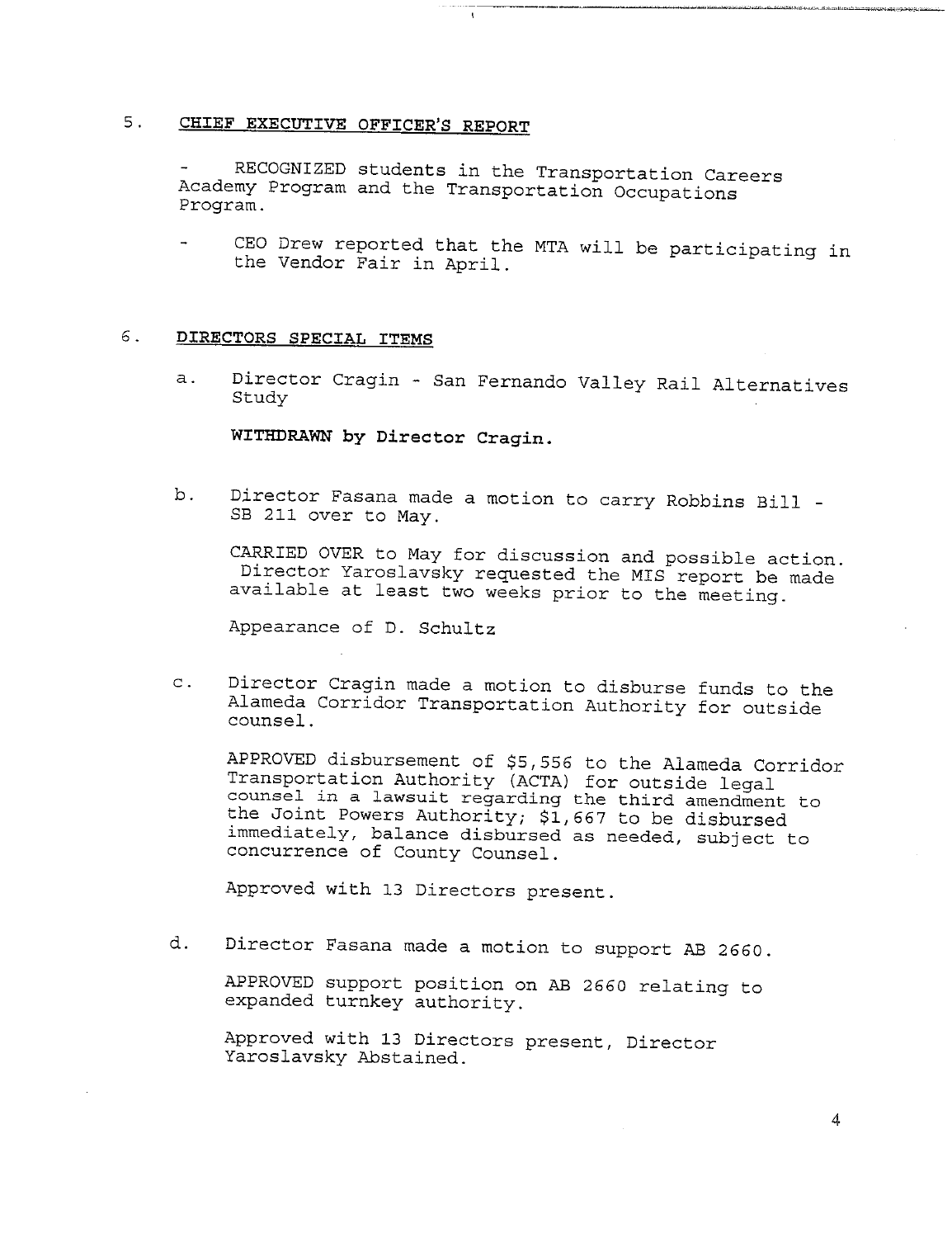#### $7.$ APPROVED:

- a. Minutes of Board meeting held February 28, 1996;
- b. Receiving and filing Minutes of CAC meeting held February 28, 1996; and
- Director Zarian announced that items 18, 24, 25, 29 and  $\mathtt{C}$  . 33 were being carried over to April. Items 26 and 37 were withdrawn by staff prior to Committee meetings. Items 20, 21 and 27 were removed from the Consent Calendar for discussion. Items i0, Ii, 12, 13, 15, 16, 19, 22, 23, 30, 32, 34, 35, 36, 38, 39, 40, 42, 43, 44, 47, 49, 50, 51, 52 were approved on one motion with 13 Directors present.

### **PUBLIC HEARINGS**

 $8.$ HELD a hearing and ADOPTED Resolution of Necessity for the acquisition of a larger Permanent Subsurface Easement on property owned by Herta Amir and Mira Weisel Miskin, et al, for the Metro Red Line - North Hollywood Extension, located on the north side of Hillside Ave. and west of La Brea Ave. in the City of Los Angeles, County of Los Angeles, State of California. (Assessor No. 5572-030-028).

Unanimously approved with Ii Directors present.

Conflict of Interest indicated by Director Riordan.

J. Walsh and B. D'Amato spoke against tunneling in the area.

9. CARRIED OVER hearing regarding necessity for the acquisition of a larger Permanent Subsurface Easement on property owned by Taylor E. Hackford for the Metro Red Line - North Hollywood Extension, located on the north side of Hillside Ave. and west of La Brea Ave., in the City of Los Angeles, County of Los Angeles, State of California. (Assessor No. 5572-20-002,003 & 004)

Public Comment: J. Walsh requested repositioning of the tunnels. S. Lampert, legal counsel representing the property owners, raised questions on subsidence, groundwater and insurance. He requested a 30 day delay. CEO Drew suggested a Special Board Meeting in three weeks to resolve the complaints.

 $\mathfrak{S}$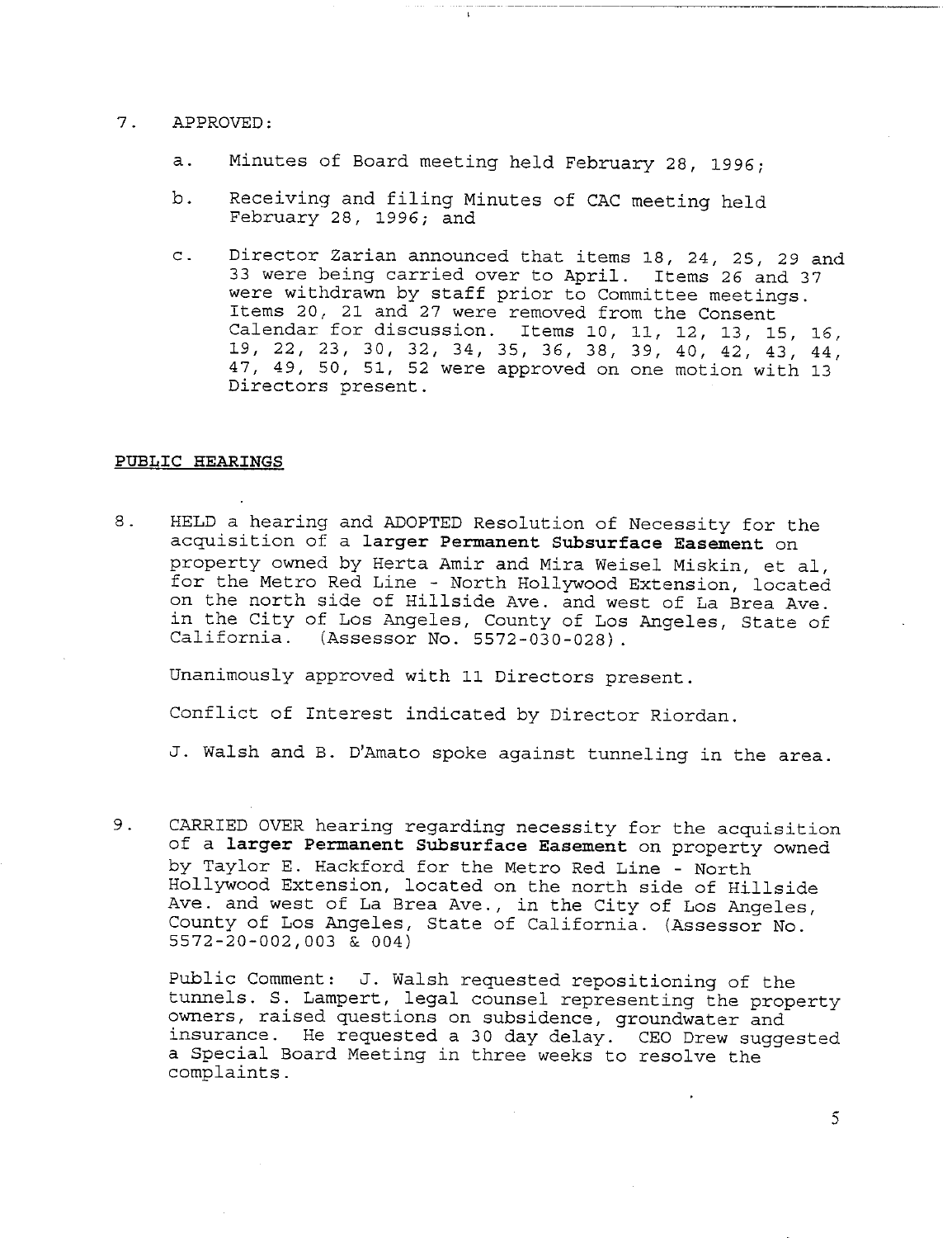### **GENERAL - Items**

54. APPROVED amendment to a contract with Sedgwick James covering **Owner Controlled Insurance Program (OC!P)** brokerage and administrative services at a cost of  $$1,876,472$  for the first year and  $$1,573,972$  for years two and three.

Ten (I0) Directors voted to approve. Director Dawidziak voted 'No,'and Director Antonovich indicated a Conflict of Interest.

Appearance of J. Williams and K. Caldwell against award of the contract and in favor of continuing the current RFP process.

55. Discussion on financial analysis of LAPD/LASD merger proposal.

Staff reported that the recommendation was before the Board for approval in concept; a final report will be made in June.

Director Riordan commented that the Board was not committed until receipt of the final detailed plan and then a recommendation could be made and a contract approved. Staff said a full detailed plan still needed to be negotiated and brought back on many of the questions posed by members of the Board, i.e.; assurances that rank and file of the MTA will be given the same ranks after they cross over; financial liability for the actions of the officers; insurance: cost, coverage and liability; disposition of current MTA police vehicles and replacements; escalation costs on the overall contract on an annual basis; effect the merger would have on contracts the MTA currently has with other cities to provide transit police coverage; actual plan for deployment of officers; current diversity chart by gender and race for both LAPD/LASD and personnel that will not be merged.

Director Riordan made a motion to approve the merger in concept but neither the LAPD/LASD nor the MTA would be bound until the detailed plan was approved and a legal contract signed.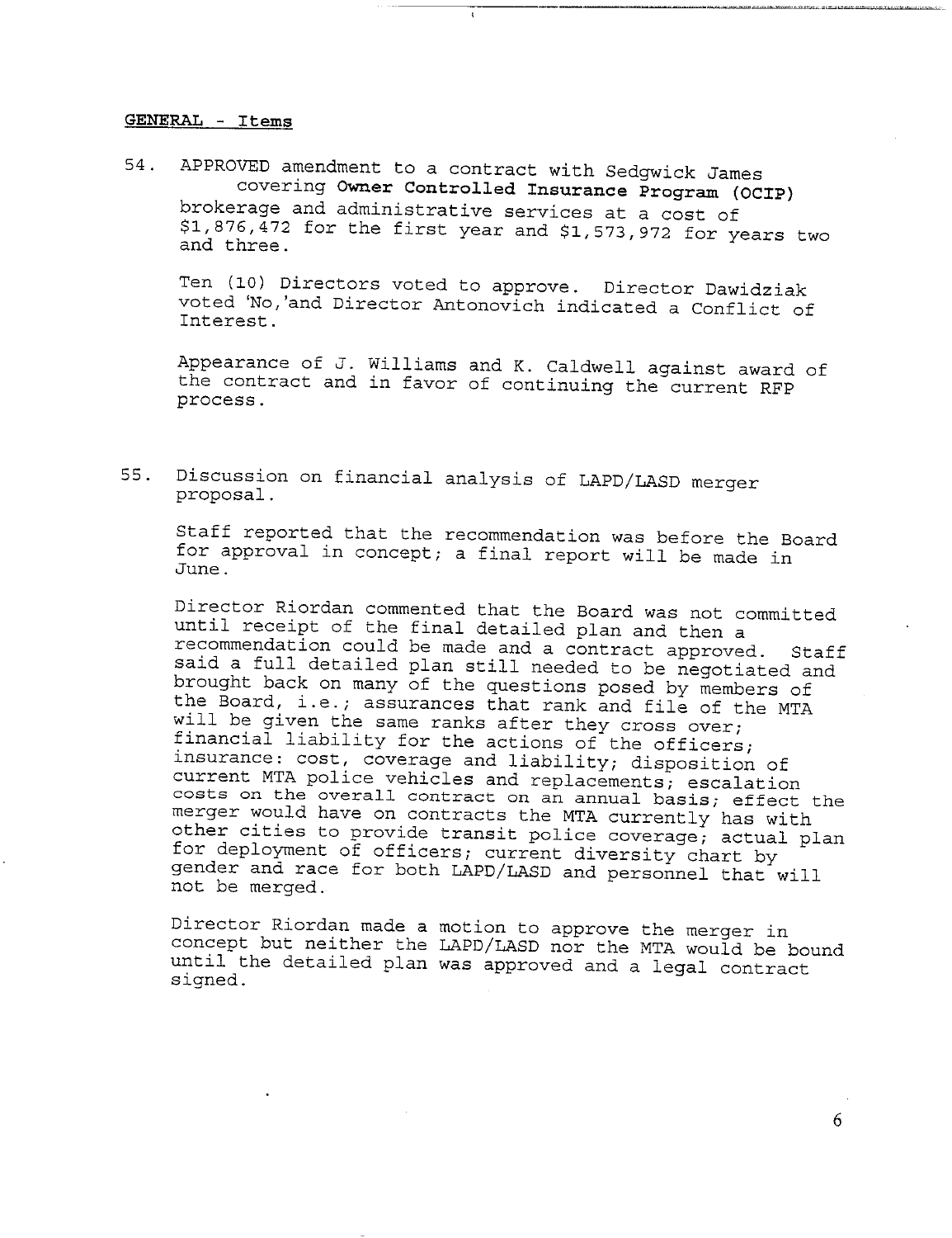Director Dawidziak said it was hard to agree to a contract today, when he would not see it until June.

Director La Pisto-Kirtley requested the League of California Cities be involved in the merger negotiations because some of the cities currently have contracts with these agencies.

Director Molina questioned the need to adopt today if it not binding. Director Riordan responded it would signify the MTA is behind this in principle and staff could go forward to negotiate detailed plans and contracts.

A comparative analysis was requested by members of the Board. Also requested within staff's report is what advantage to the MTA this merger brings.

An enhanced benefit package and the MTA's outdated communications system were referred to as reasons for the merger.

Director Riordan also said the merger would be a savings to the MTA and there would be other efficiencies achieved such as no duplication of efforts.

Director La Pisto-Kirtley commented that without the MTA getting more and better service for their dollars she did not see a reason for the merger.

Director Yaroslavsky expressed concern that questions posed by members of the Board were not getting answered; did staff assume this is a 'done deal' and didn't research thoroughly.

Director Riordan amended his motion to remove 'approval in concept'. Staff would be asked to negotiate with LAPD/LAS and other agencies and provide a detailed transit plan and contract for approval by the June meeting.

On question by Director Burke, it was stated that MTA security officers would remain under control of the MTA.

Director Molina again expressed her concern with the commencement of negotiations when it was still unclear what the advantages of the merger are to the MTA. She concluded that a comparative analysis has not been done on behalf of the MTA.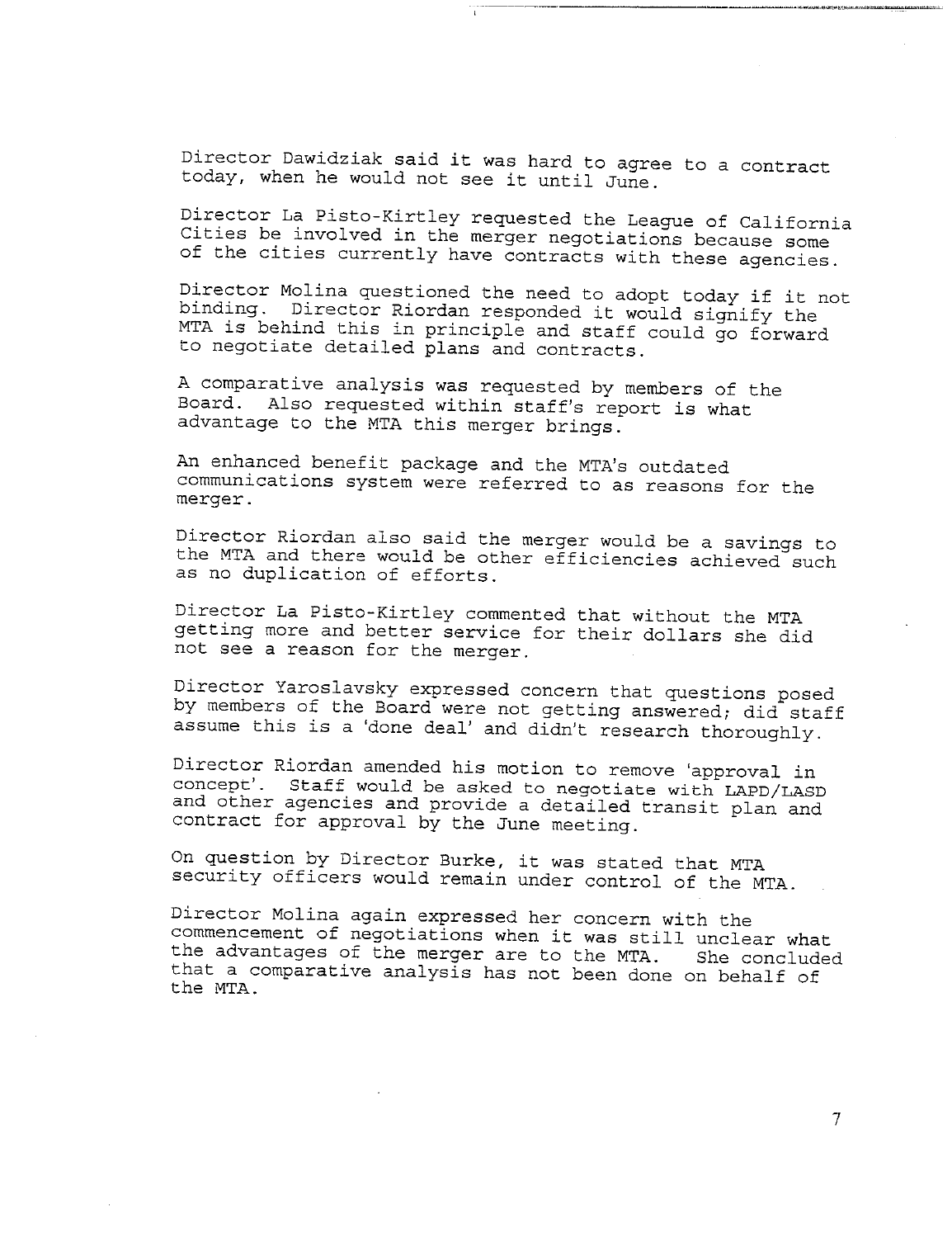Chairman Zarian said staff was being asked to negotiate with LAPD/LASD a package that was best for the MTA and bring it to the Board in 60-90 days.

CEO Drew requested this item be returned to the Committee and staff would return with a more detailed plan on service deployment, costing and answers to the individual Board members questions.

Director Schatz made a motion to refer this matter back to Committee, which motion was seconded and unanimously carried.

Appearance of L. Fuller, Transit Police Officer, opposed to the merger and L. Barr, Transit Police Officers' Association, in favor of the merger.

## 53. **REAL ESTATE & ASSET DEVELOPMENT COMMiTTB~**

### i0. APPROVED:

- a. execution of a Joint Development Agreement and all related documents, with the Community Redevelopment Agency of the City of Los Angeles, subject to approval of MTA General Counsel, which provides for the development of a two-phased mixed-use development on MTA owned property at the Hollywood/Western Red Line Station, and adjoining property currently being purchased by the CRA:
- b. the selection by the CRA of McCormack Baron and Associates/Hollywood Community Housing Corporation to be the developer of the two-phased project;
- c. the proposed development concept plan; and
- d. the business terms which establish terms and conditions under which MTA owned land (Assessor Parcel 5544-21- 902) will be conveyed in fee to the CRA for  $\frac{1}{2}$ of the residential first phase of the project.

Conflict of interest indicated by Directors Riordan, Alarcon, Burke, Molina.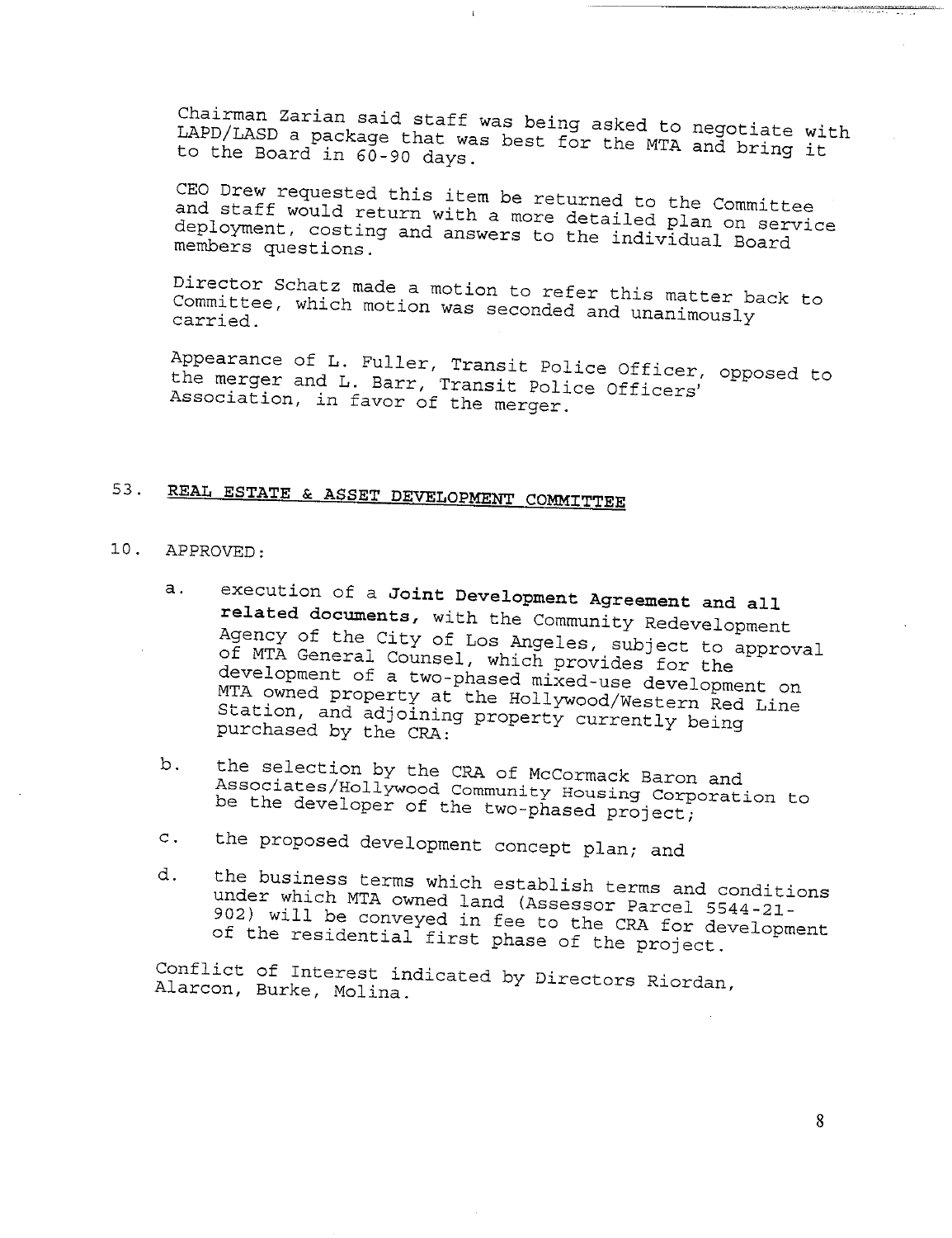# FINANCE & BUDGET COMMITTEE (Items 11-13)

 $11.$  APPROVED a month-to-month contract extension with Public with Public extension with Public extension with Public extension with Public extension with Public extension with Public extension with Public extension with Financial Management, contract extension with a negotiation of fees in an amount not to example the original multiple monthly contract amount.

 $\mathbf{r}$ 

- 12. APPROVED entering into a Memorandum of Understandum of Understandum of Understandum of Union Co Culver City Municipal Bus demorandum of Understandi allocate annually for  $\frac{1}{2}$   $\frac{1}{2}$  and  $\frac{1}{2}$  allocate  $\frac{1}{2}$  and  $\frac{1}{2}$   $\frac{1}{2}$   $\frac{1}{2}$   $\frac{1}{2}$   $\frac{1}{2}$   $\frac{1}{2}$   $\frac{1}{2}$   $\frac{1}{2}$   $\frac{1}{2}$   $\frac{1}{2}$   $\frac{1}{2}$   $\frac{1}{2}$   $\frac{1}{2}$   $\frac{1}{2}$   $\$ Culver City Municipal Bus Lines obligating the MTA to<br>allocate annually for a 20 year period, up to \$965,000<br>Revenues, to finance a portion of the funding for the proposed operating and **maintenance facility,** total financing not to exceed \$11.1 million.
- 

13. APPROVED award of a three-year unit rate contract to Comdisco Disaster Beach, Bear unit rate Contract Lu RFP 95-16 covering **disaster recovery services for the** MTA's RFP 95-16 covering disaster recovery services for the MTA's<br>computer operations center, with two one-year renewal options at the election of the WICA two one-year reports. not to exceed \$540,000

# MARKETING & PUBLIC RELATIONS COMMITTEE

14. APPROVED, pending resolution of protests with protests with  $P$ Hendricks Photography, Laguna OI pro service, Los Angeles; The Perfect Frogman Photograph warren Aerial Photography - Friect Exposure, Los Aprili proposers for photography, Pacoima; the highest  $m$ ; an Warren Aerial Photography, Pacoima; the highest ranked<br>proposers for photographic services for a one-year period,<br>with three one-year options at the election of the MTA, for<br>a combined total amount not to exceed \$142,000. a composers for photographic services for a one-year period,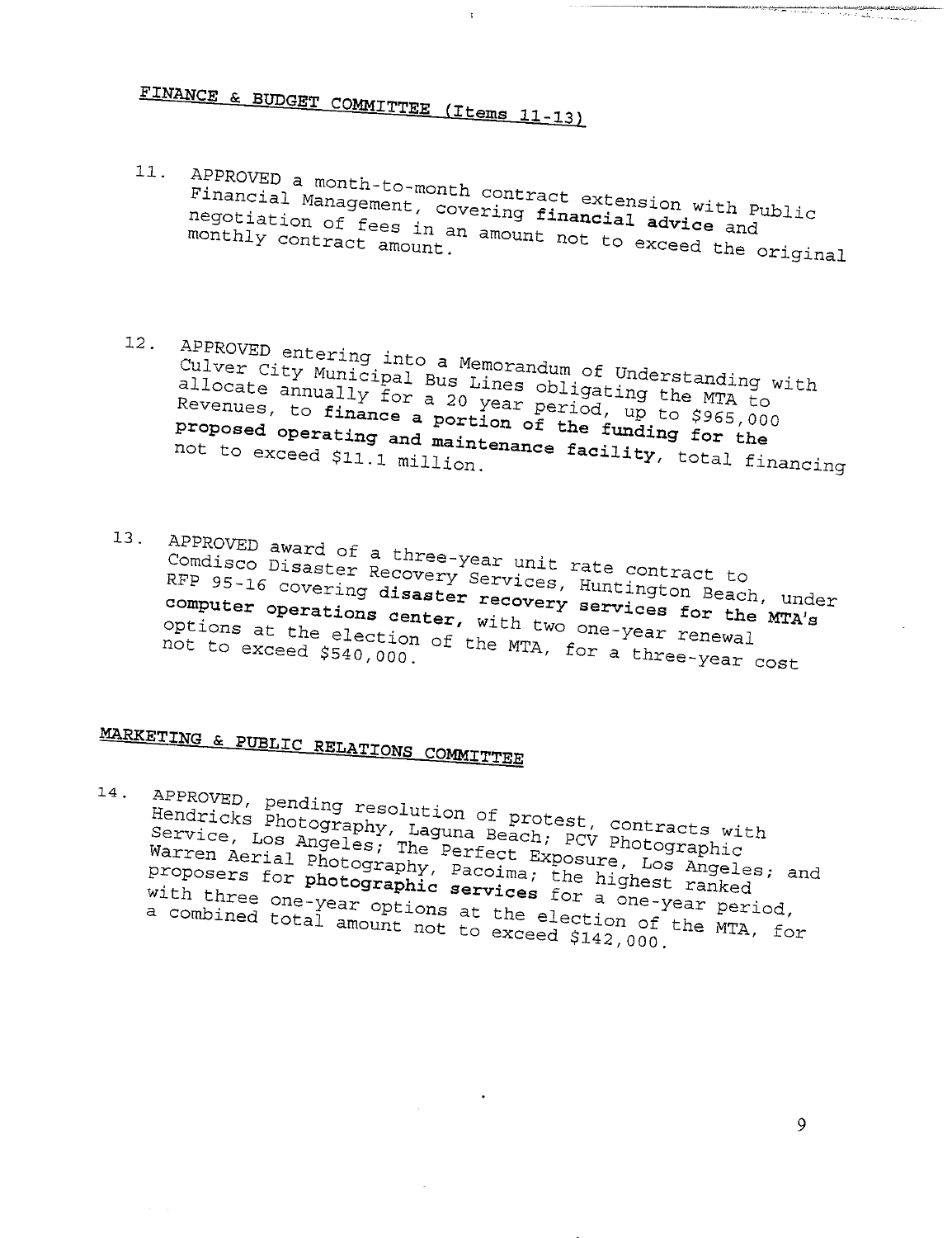## **QPERATIONS COMMITTEE (Items 15-22)**

15. APPROVED a contract with Goodyear Tire and Rubber Company, Akron, Ohio, covering lease of tires and service for the bus **fleet** for a three-year base period, with two one-year options at the election of the  $\frac{1}{4}$  mich two one-year million.

 $\mathfrak{t}$ 

16. APPROVED a contract with Swingmaster, Franklin Park, Illinois, the lowest responsive, responsible bidder under Bid 01-9631 covering a **speed swing** for a total bid price of \$143,341.

### 17. APPROVED:

- Rejection of non-responsive bid submitted by Ari-thane  $a.$ Foam Products for non-compliance with DBE requirements;
- b. Rejection of non-responsive bid submitted by  $S_{\mathcal{F}}$ The Urethane People, Sanger (SFI) for non-compliance with the technical specifications; and The Urethane People, Sanger (STI, Submitted by SFI,
- $\subset$  . contract with SFI, the lowest responsive, responsible bidder under IFB CA-90-X602-B, covering **re-roofing building 71 at** South Park, for a total bid price of \$247,860.
- **18. CARRIED OVER corrective and preventive maintenance for escalators/elevators.**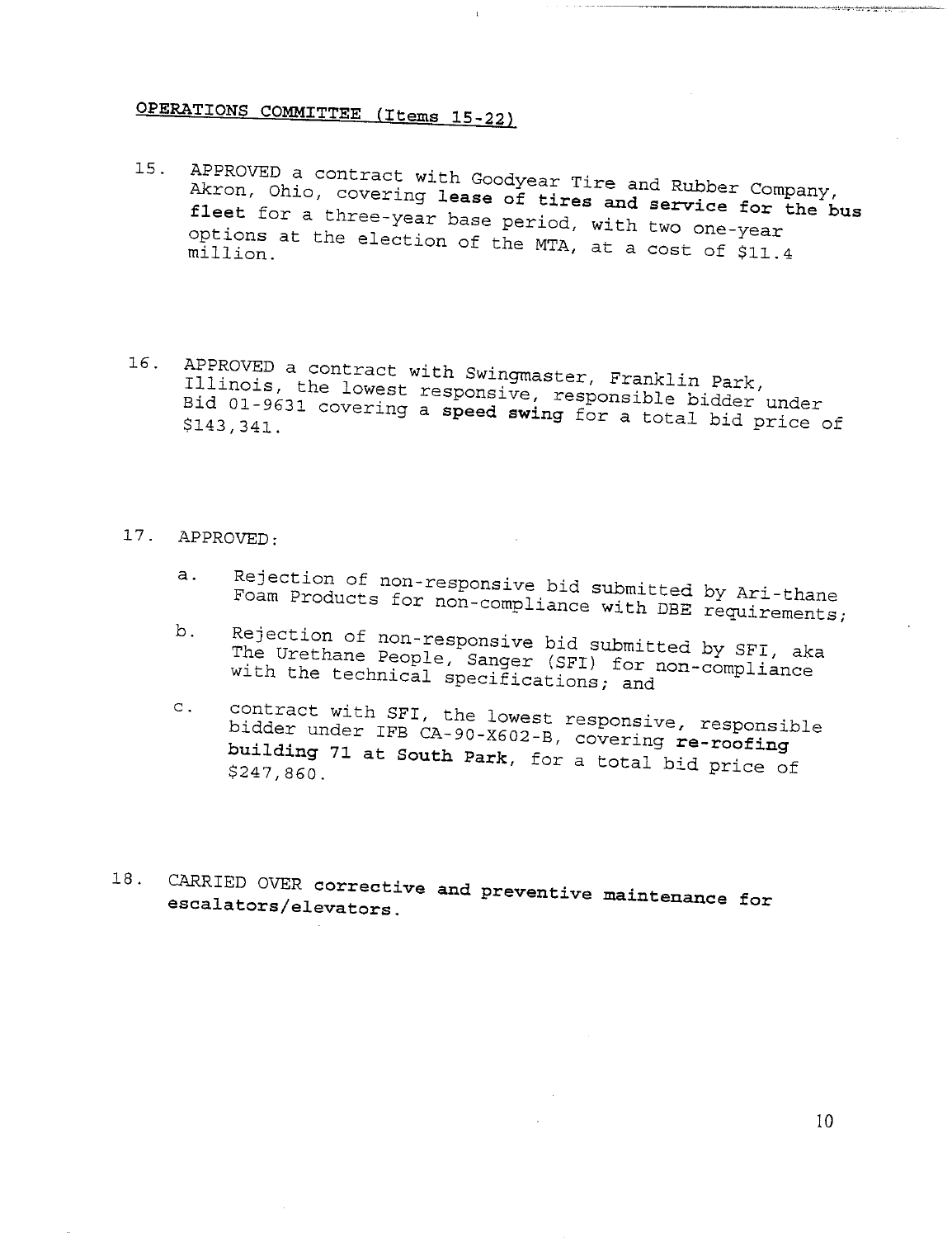19.

APPROVED agreements with the County of Los Angeles and the County of Los Angeles and the County of Los Angeles and the County of Los Angeles and the County of Los Angeles and the County of Los Angeles and the County of Los Los Angeles Philharmonic With the County of Ican Bowl park/ride service association to president

 $\mathbf{r}$ 

Under items 20 and 21, Director Wilson asked about the<br>outreach program for DBE's and was told that the program in place but used and was told that the onact items 20 and 21, Director Wilson asked about the<br>outreach program for DBE's and was told that there is a<br>program in place but that a further effort would is a program in place but that a further effort would be made in<br>the future to include more DBE'. Director Rurke and a functing minority car dool. Director Rurke and in the future to include more DBE'. Director Burke suggested<br>inviting minority car dealers to the upcoming vendors of inviting minority car dealers to the upcoming vendor fair.<br>Director Alatorre was conserved. Director Alatorre was concerned with the number of small DBE<br>firms in the database. CEO Drew indicated a report wouldn't Firms in the database. CEO Drew indicated a report would be<br>made to the Board on this issue. Also requested was<br>information on how the coals ... Also requested was and the database. CEO Drew indicated a report made to the Board on this issue. Also requested was information on how the goals are set.

Directors Riordan and Zarian were absent.

- APPROVED contracts on an item by item basis under IFB CA-90-<br>X664-F covering procurement of 18 Utility Trucks for CA-90-20. X664-F covering procurement of 18 Utility Trucks for a total<br>bid price of \$465,637, to:
	- Downey Auto Center, Downey, the lowest responsible<br>bidder for item 1, two trucks, for a bid prisule a. bidder for item 1, bowney, the lowest responsible<br>\$36,741;<br>\$36,741;
	- Reynolds Buick/GMC, West Covina, the lowest responsible<br>bidder for item 3, six trucks with accessories b. bidder for item 3, six trucks with accessories, for a<br>bidder for item 3, six trucks with accessories, for a
	- Gunderson Chevrolet, El Monte, the lowest responsible<br>bidder for items 2, 4 and 5, ten trucks with anomal  $\mathbf{C}$ . bidder for items 2, 4 and 5, the lowest responsible<br>and utility bodies, for a bid price of \$282,000 and utility bodies, for a bid price of \$283,084.
- $21.$  APPROVED contracts on a line item basis under IFB 02-9606,  $\frac{1}{2}$ for a total bid  $max_{s=1}^{\infty}$  of  $s=1$ le item bas
	- a. Gunderson Chevrolet, El Monte, the lowest responsible responsible responsible responsible responsible responsible. bidder on line  $\cos t$  for  $\sin t$  the lowest recrew  $\sin t$ bidder on line one, for two Crew Cab Trucks (Group A)<br>for a bid price of \$60,283; and
	- b. Reynolds Buick/GMC True responsible bidder on linest Covina. responsible bidder on lines 2, 3 and 4 (Group B), for three one-ton trucks with hi-rail gear, for a bid price<br>of \$119,519.

 $11$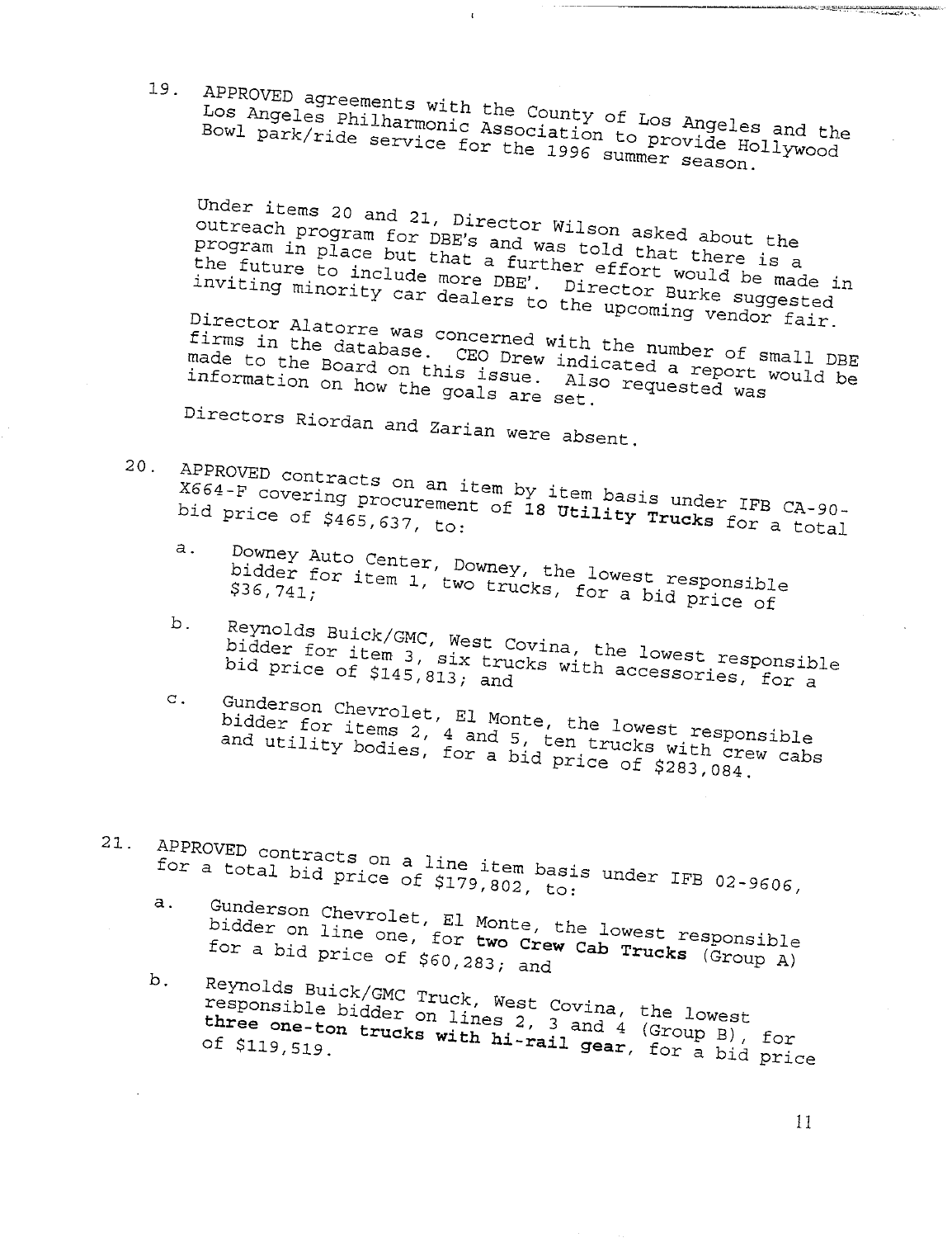### 22. APPROVED:

Rejection of non-responsive bid submitted by Gunderson  $a.$ Chevrolet (Group A); and

 $\mathbf{I}$ 

- $b$ . contracts to the lowest responsive, responsible bidders covering procurement of **automobiles and passenger vans** for a total bid price of \$1,422,788, as follows:
	- i. Wondries Fleet Division, Alhambra, covering 57 automobiles (Group A) for a bid price of \$842,177; and
	- ii. Downey Auto Center, Downey, covering II passenger vans (Group B) and 21 cargo vans (Group C) for a total bid price of \$580, 611.

# COST CONTAINMENT, CONTRACTS & EFFICIENCY COMMITTEE (Items 23-25)

23. APPROVED **award fee** of \$75,178 for MTC, based on a performance evaluation score of 3.18 which is with contract value.

Conflict of Interest indicated by Directors Alarcon, Antonovich.

- 24. CARRIED OVER award fee to Fluor Daniel Inc. Contract Contract Contract Contract Contract Contract Contract Contract Contract Contract Contract Contract Contract Contract Contract Contract Contract Contract Contract Con  $FM014$ .
- 25. CARRIED OVER amendments to contract E0070 with Engineering Management Consultant (EMC) covering **incorporation of consultant change requests for design and engineering changes to support final design for the Pasadena Blue Line.**

Conflict of Interest indicated by Directors Antonovic Burke.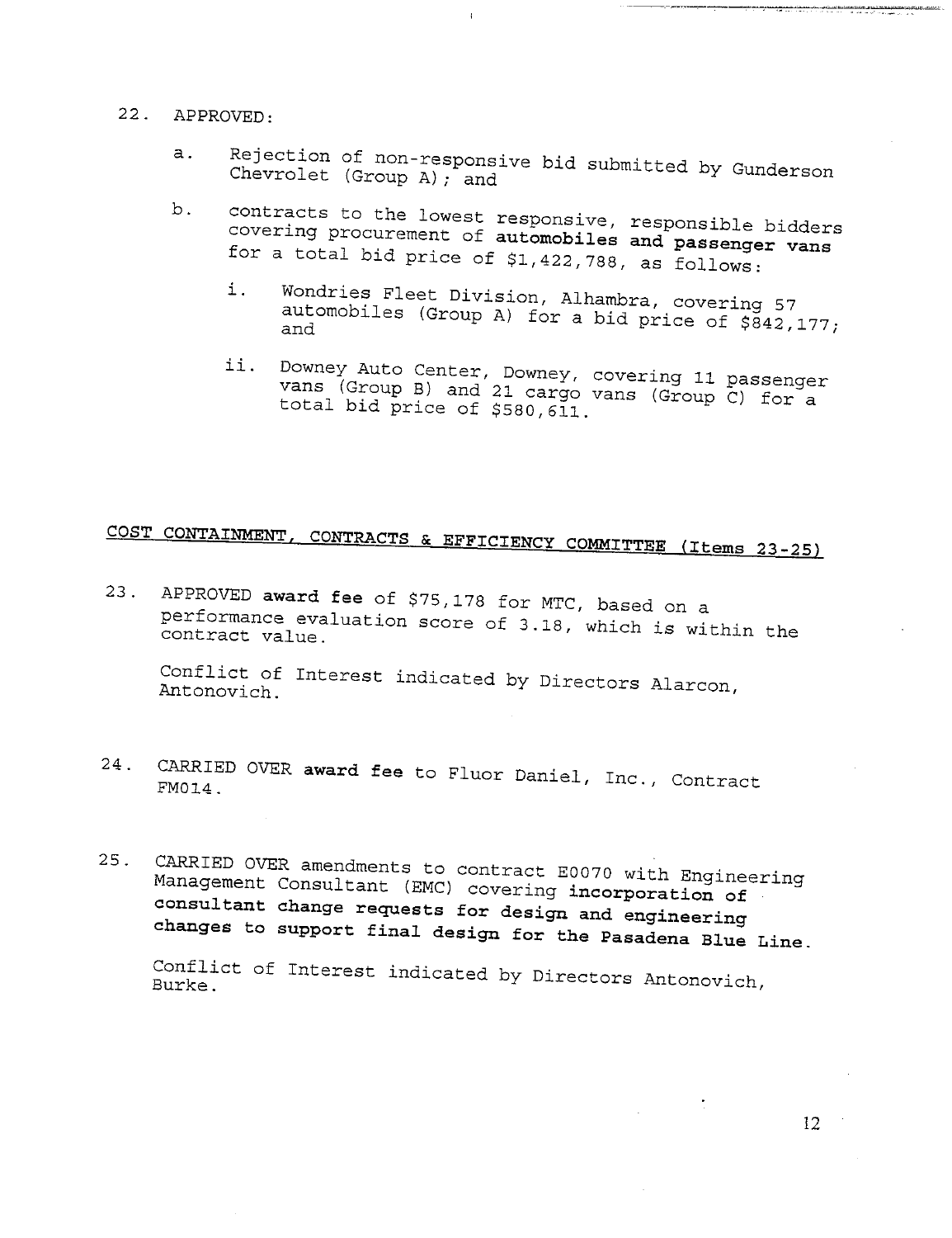### **EXECUTIVE MANAGEMENT COMMITTEE (Items 26-31)**

26. WITHDRAWN BY STAFF the findings of the Predicate Study.

### 27. Uniform Policy for State Disability Insurance.

Director Alatorre made a motion to amend staff's recommendation to allow for an increase of .8% for former LACTC employees to compensate them for a lower take home pay. This motion was seconded by Director Burke.

Director Dawidziak asked staff to respond to this amendment. CEO Drew indicated that the staff recommendation before the Board was the correct recommendation. He was concerned this would be seen as a raise for some employees and the difficulty in 'selling' this to the former RTD non-contract and union employees.

Appearance of E. Richardson, C. Martin and Alvarez supporting Director Alatorre's motion as being justified for the former LACTC employees. A letter from the Employees' Association attorney representing former LACTC employees, was read into the record.

J. Matosian spoke against the motion for a pay increase indicating that former RTD employees have been paying SDI for three years without any additional compensation. She also asked if former LACTC employees would be willing to forego the sick leave pay off proposed as 'b' of this item.

Staff indicated that the former LACTC employees who did not receive an increase in 1992 would be made whole in July. The only issue remaining for consolidation is the retirement plans.

Director Schatz asked if there were any other groups that would have to be compensated. Staff indicated that it is possible the unions will use this during their contract negotiations.

xurtan atrizte soquezunung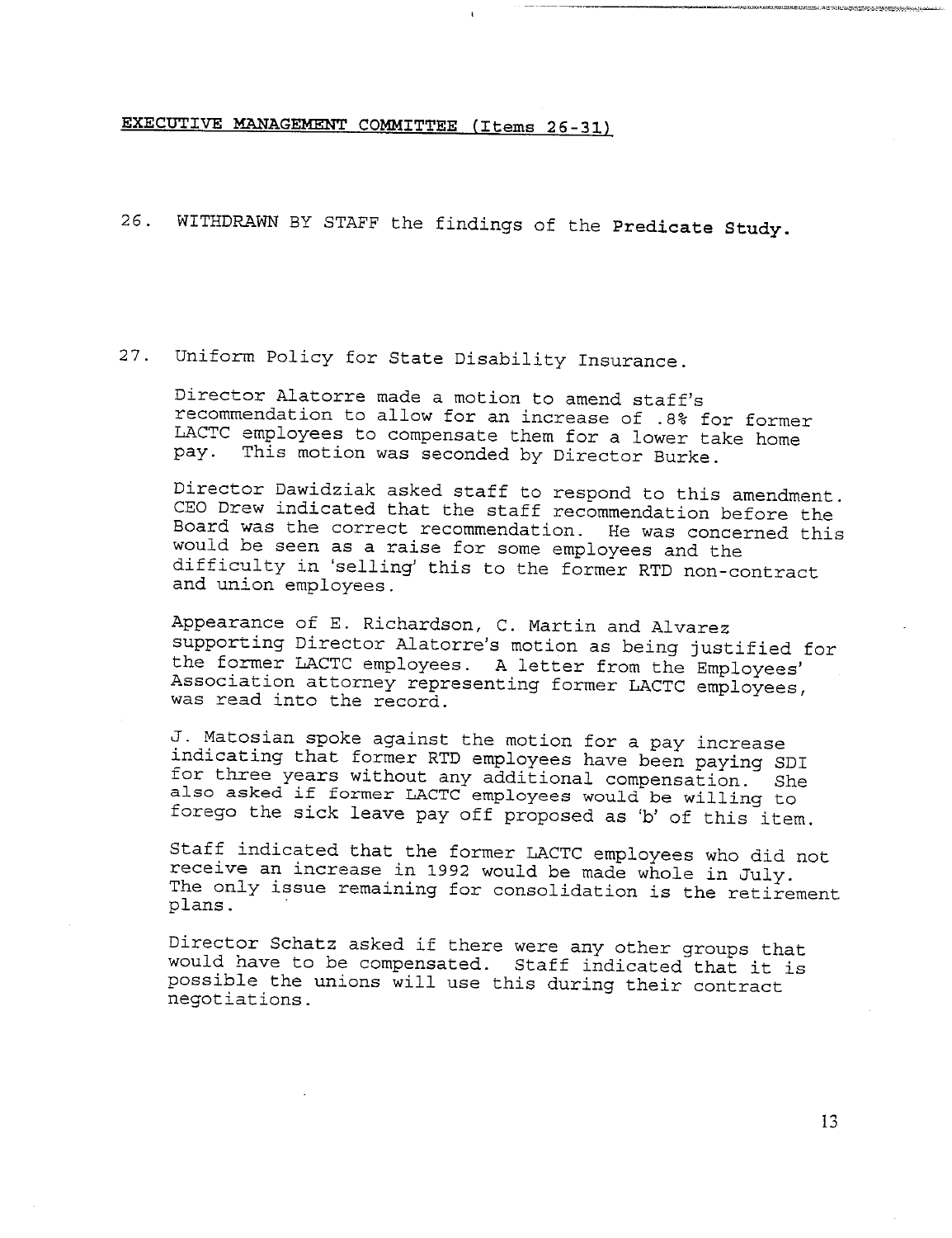Director Molina asked why former RTD employees would not look at the issue of an .8% increase as a disadvantage. Staff indicated it was hoped they would hold out that the promise for the future is that staff is trying to equalize benefits for all and the MTA would hopefully be able to do that with finalization of the PERS/Social Security issue which should benefit them in the terms of the betterment of the plan. This is a longer term view that may not be held by them in the short term.

On motion of Director Fasana item 'b' of the recommendation was removed from consideration.

On a Roll Call vote, Director Alatorre's motion to have all MTA employees pay the full cost of SDI, and an increase of .8% for former LACTC employees was approved:

Ayes: Noes: Abstain: Absent: Patsaouras, Alatorre, Burke, Dawidziak, Arthur, Fasana, Molina, Perez, Schatz, Yaroslavsky, Zarian None None Riordan, Wilson

APPROVED:

- a. Uniform policy that all MTA employees pay the full cost of SDI; the State of California mandates that all MTA employees MUST be enrolled in SDI; and
- b. An .8% pay increase for all former LACTC employees to compensate for SDI payments.

28. APPROVED, as amended, State Legislative bills:

| AB 2495 | (Margett)              | No Action                     |
|---------|------------------------|-------------------------------|
| AB 2833 | (Villaraigosa) Support |                               |
| SB 1755 | (Calderon)             | Support in concept, work with |
|         |                        | author on amendments          |
| SB 1868 | (Hayden)               | No Action                     |
| AB 2847 | (Sweeney)              | Support                       |
| SB 1590 | (O'Connect)            | Support                       |
|         |                        |                               |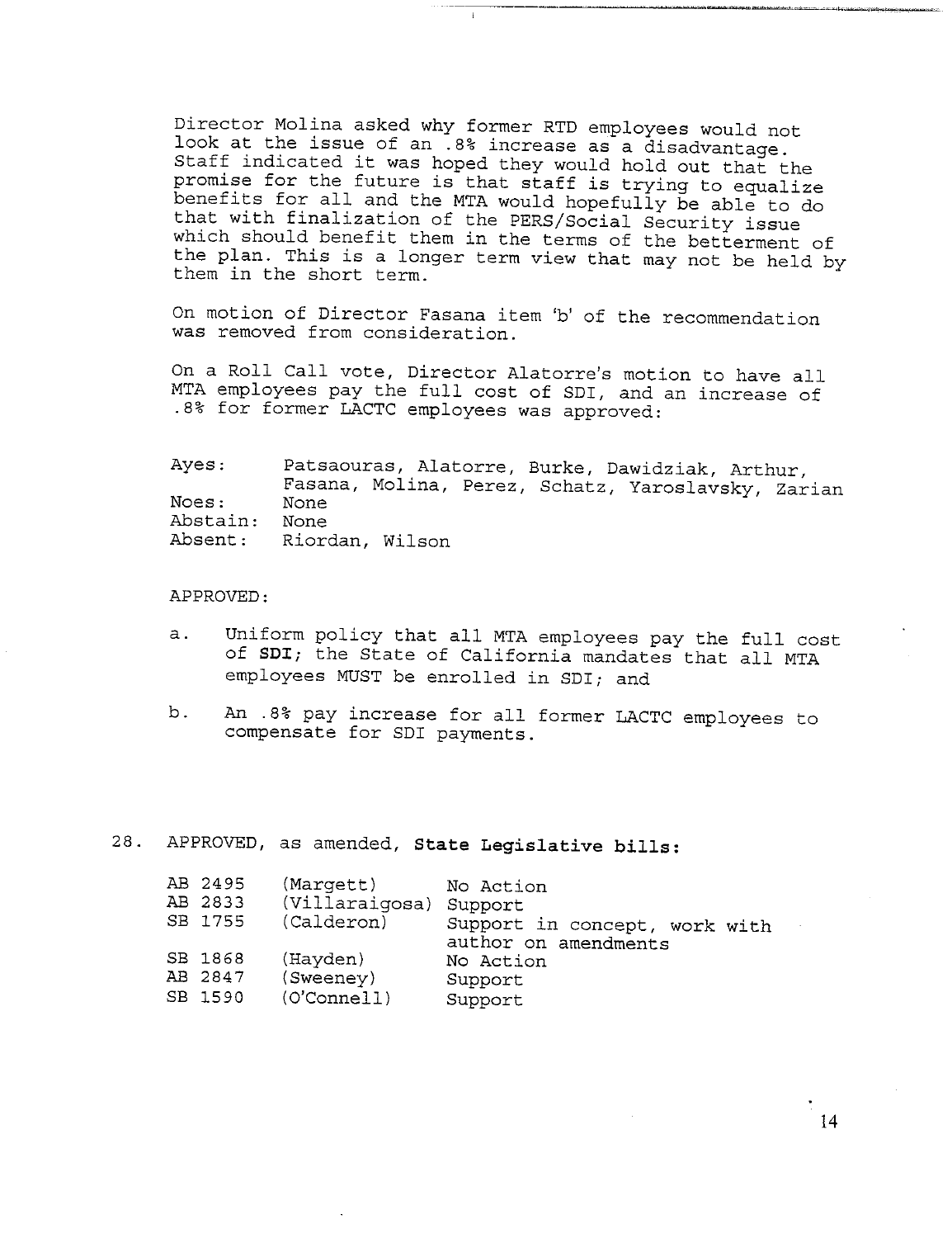29. CARRIED OVER the **separation of the Transportation Foundation** of Los Angeles to be independent of the MTA effective July I, 1996, in compliance with federal and state tax laws regulating 501(C) (3) agencies.

i man<del>aki</del>na<del>ti</del>a

,,,,,,,,,,,,,,,,,,,,,,,,,,

أأرض المتباد الجداد

- 30. APPROVED a contract with Children's Discovery Centers of America, Inc., San Rafael, as an independent operator for the child care center at **Union Station** Gateway, for a period of three years.
- 31. See Item idi for report on CEO recruitment.

### **CONSTRUCTION COMMITTEE (Items 32-44)**

- 32. APPROVED on Consent Calendar:
	- Change Order No. 33.00 to contract no. B281 with  $a<sub>1</sub>$ Kajima/Ray/Wilson, joint venture, covering B251E **and** B251F work packages in the amount of \$46,332,779 for an increase of \$42,232,779, increasing the contract value to \$99,258,126 which is not within the approved AYE amount of \$59,701,440; and
	- b. An increase to the Authorization for Expenditure in the amount of \$48,710,000, for a revised total AFE in the amount of \$108,411,440.
- 33. CARRIED OVER Kaiser Entrance Agreement with Kaiser Eoundation Hospital, Inc., covering right-of-way easements and demolition service for a not-to-exceed amount of \$493,000.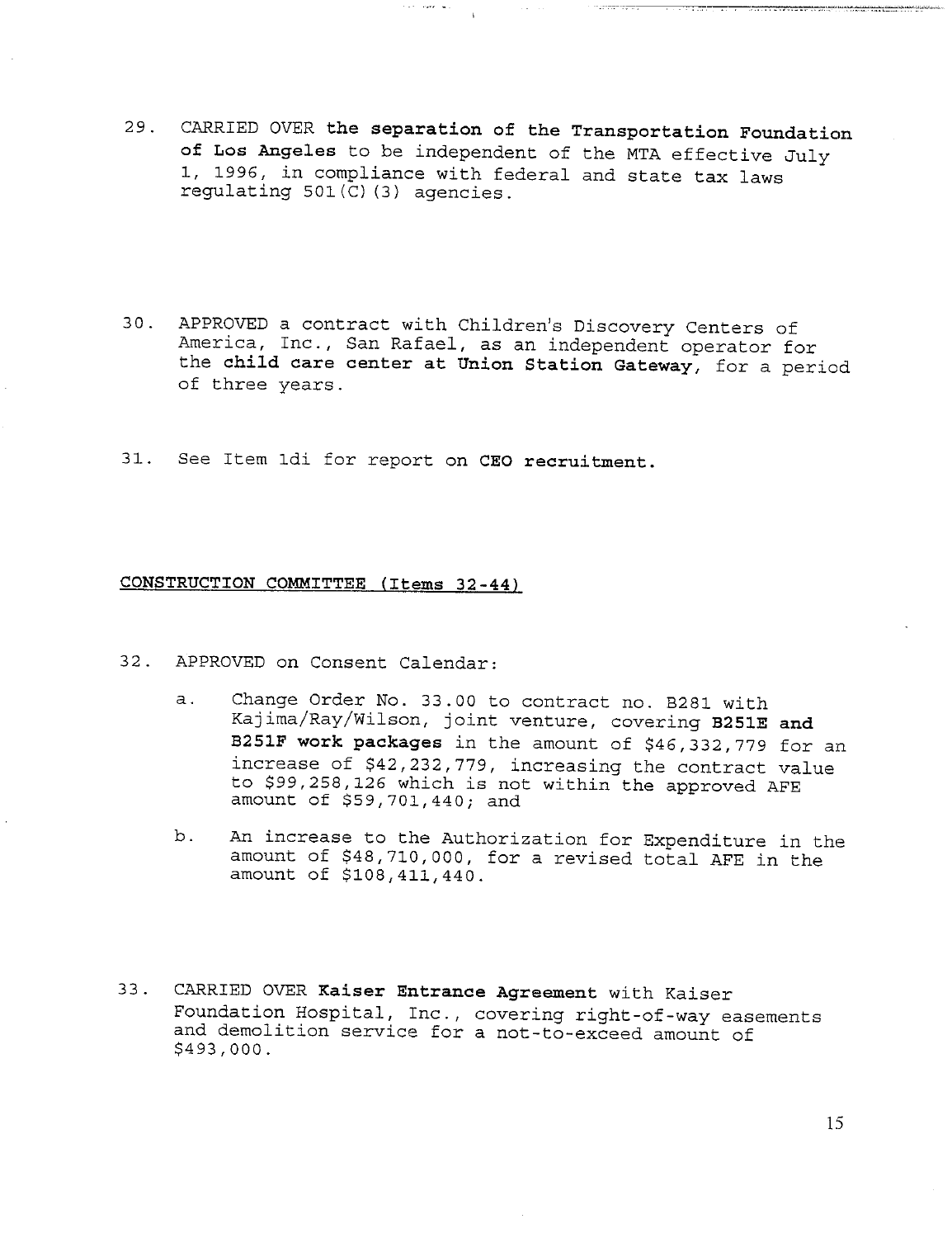- 34. APPROVED on Consent Calendar Change Order No. 50.00 to Contract No. B215 with Tutor/Saliba Corporation, covering **revisions to ancillary level ductwork and cable trays** for the Metro Red Line, Wi!shire Corridor, Wilshire/Vermont Station, Stage II, in the amount of \$211,151, which is within the approved Authorization for Expenditure of \$31,095,517.
- 35. APPROVED:
	- a. An option with Breda Costruzioni Ferroviarie S.p.A., Contract A650, covering procurement of thirty-two (32) **additional passenger vehicles** for the Metro Red Line, North Hollywood Corridor and East side Extension, at a cost of approximately \$1.756 million per vehicle, plus spare parts, for a total cost of \$65,048,957, increasing the total contract value to \$200,515,202; and
	- b. An increase to the Authorization for Expenditure, , in the amount of \$68,301,405, for a revised total AFE in the amount of \$208,127,864.

#### 36. APPROVED:

- a. An option with General Railway Signal Corp., Contract B620, covering procurement of twenty (20) **Carborne Automatic Train Packages (ATP) and related Systems Testing** for the Metro Red Line, North Hollywood Corridor and East side Extension, in the amount of \$740,136, which increases the total contract value to \$30,063,449; and
- b. An increase to the Authorization for Expenditure in the amount of \$740,136, which increases the total AFE to \$33,471,652.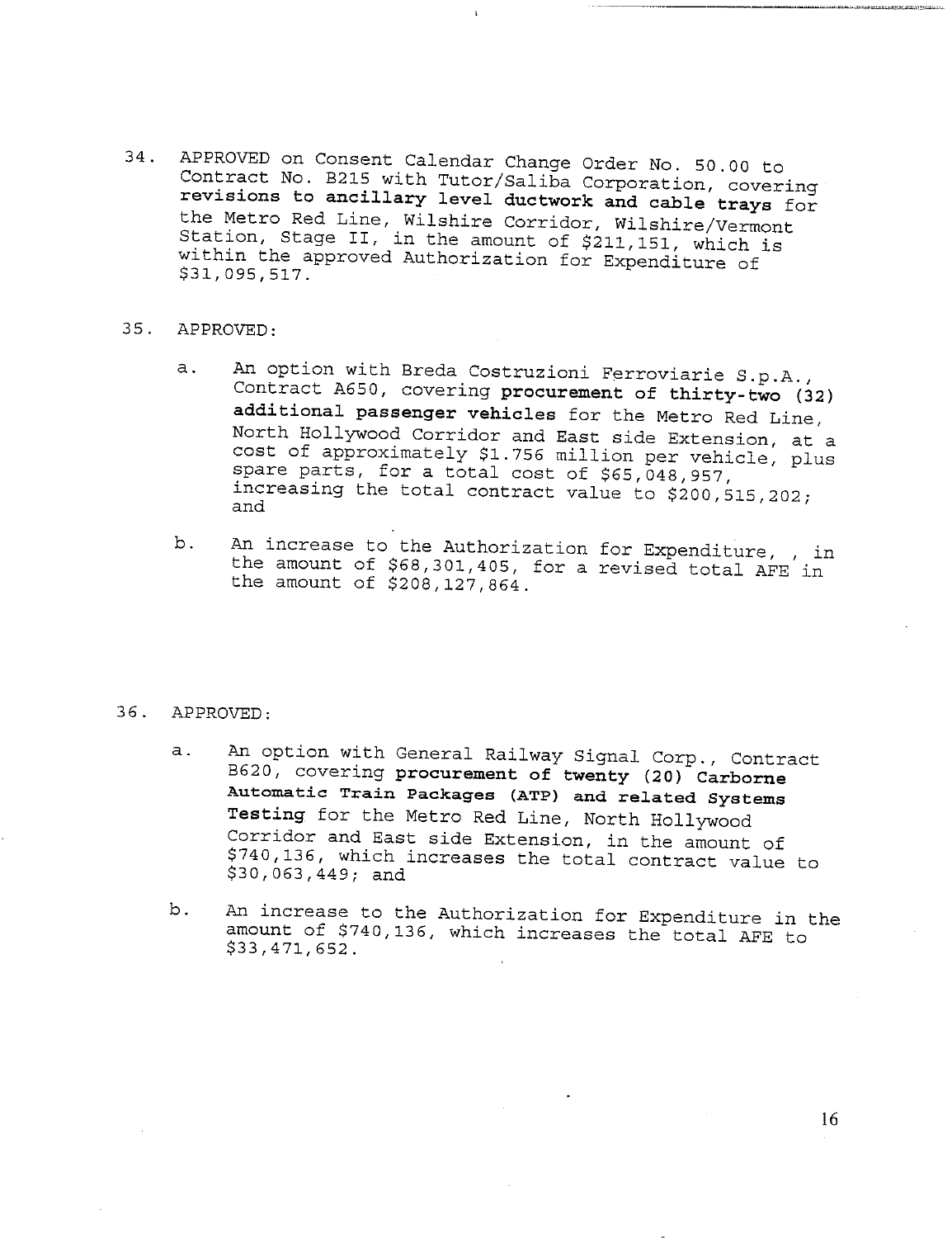37. WITHDRAWN BY STAFF the Chief Executive Officer's report containing a recommendation to approve selection of Consultants for **construction management services** for Metro **Red Line - East Side Extension.**

### 38. APPROVED:

- Amendment 2 to Contract E0630 with High Point Rendel a. covering pre-construction survey services for the Metro Red Line North Hollywood Corridor increasing the number of properties to be surveyed, in the amount of \$325,000, increasing the total contract value to \$1,589,075, which is not within the approved AFE of \$1,350,482;
- b. An increase to the Authorization for Expenditure in the amount of \$325,000 for a revised total AFE of \$1,700,482.

#### 39. APPROVED:

- a. A six-month H1100 Construction Management Resident Engineering Services team extension from February i, through July 31, 1996.
- b. Amendment 10 to contract MC008 with O'Brien-Kreitzberg, covering construction **management services for the** Metro **Green Line,** in the amount of \$207,836, increasing the total contract value to \$75,455,521, which is not within the approved AFE; and
- An increase to the AFE in the amount of \$113,834 for a  $\circ$ . revised total AFE of \$75,605,521.

]7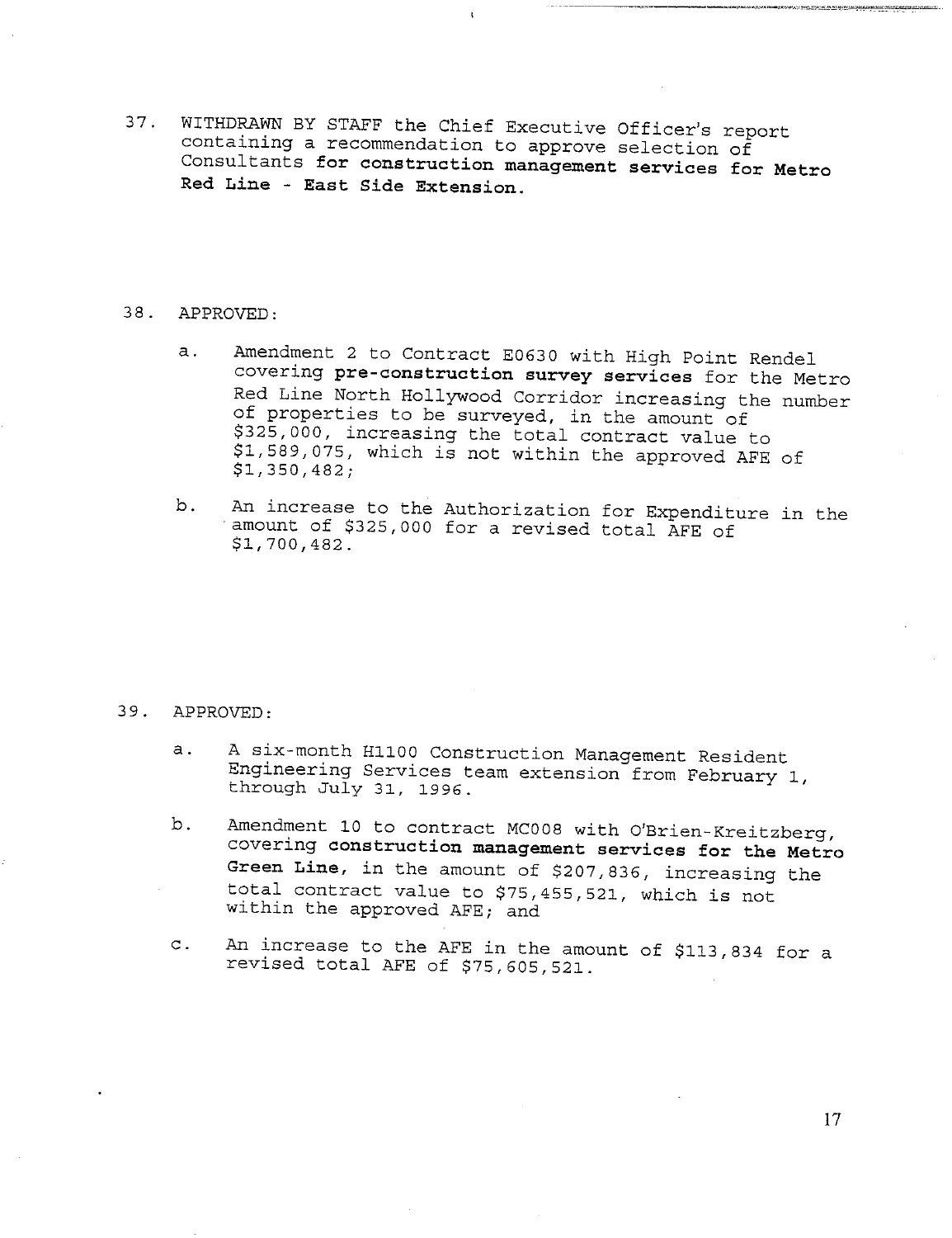- 40. APPROVED amendments and increases to the AEE for Contract E0070 with Engineering Management Consultant(EMC) covering **bulk procurement of running rail, direct fixation rail fasteners, signs and graphics, elevators and ventilation equipment:**
	- a. Amendment No. 9 to CWO 4, incorporating Consultant Change Request for the Metro Red Line North Hollywood Corridor in the amount of \$448,500, increasing the total contract work order value to \$74,236,167;
	- b. An increase in the Authorization for Expenditure in the amount of \$833,005 for a revised AFE of \$76,236,167;
	- c. Amendment No. 3 to CWO 22 incorporating Consultant Change Request for the Metro Red Line Mid-City Corridor in the amount of \$195,000, increasing the total contract work order value to \$32,761,186;
	- d. An increase in the Authorization for Expenditure in the amount of \$1,894,326 for a revised AFE of \$36,191,258; and
	- Amendment No. 3 to CWO 28 incorporating Consultant e. Change Request for the Metro Red Line East side extension in the amount of \$331,500, increasing the total contract work order value to \$10,300,197.

Conflict of Interest indicated by Directors Antonovich, Burke.

### 41. APPROVED:

- a. Amendment 10 to contract FM014 with Fluor Daniel, Inc., covering **extension of the period of performance through** April 30, 1996 for system wide project management **oversight and assistance services** for metro rail projects, in the amount of \$234,641, which is not within the approved AFE of \$19,418,802;
- b. An increase to the Authorization for Expenditure in the amount of \$284,641 for a revised total AFE of \$19,703,443.

At the Committee meeting, staff had requested a six month extension of the contract, which was approved. Staff is now requesting a one month extension with a report back prior to expiration of the contract.

Directors Riordan and Zarian were absent.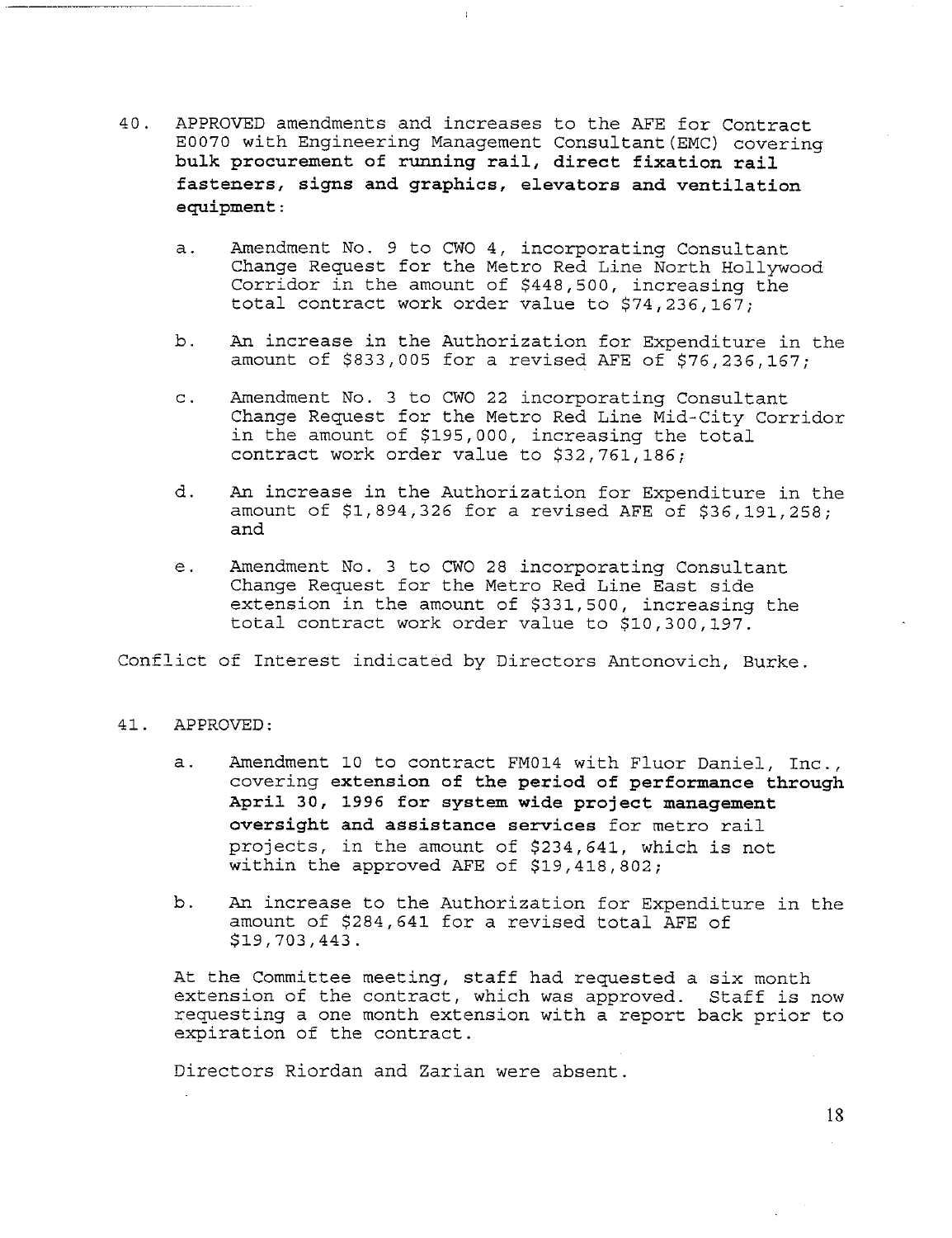- 42. APPROVED exercising a one-year option with Continental Graphics, Ford Graphics, Printco and Universal Reproductions, covering **reproduction and printing services for all metro rail projects,** from April i, 1996 to April i, 1997, with no increase to the approved Authorization for Expenditure in the amount of  $$3,247,200$ .
- 43. APPROVED contract EN048 with Bradley Landfill & Recycling Center, adding them **to the pool of landfill facilities to provide landfill services** for all metro rail projects, with. no increase to the approved Authorization for Expenditure in the amount of \$32,497,197.

44. APPROVED:

- An Addendum to the 1989 Subsequent **Environmental Impact**  $a.$ **Report (SEIR) for construction of alternative access** at the Hollywood/Vine Station, utilizing the Hastings Hotel site, and changes therein; and
- b. Issuance of a Notice of Determination.

## PLANNING & PROGRAMMING COMMITTEE (Items 45-52)

45. APPROVED objectives for the **reauthorization of the Intermodal Surface Transportation Efficiency Act (ISTEA)** in the context of the California Consensus Principles.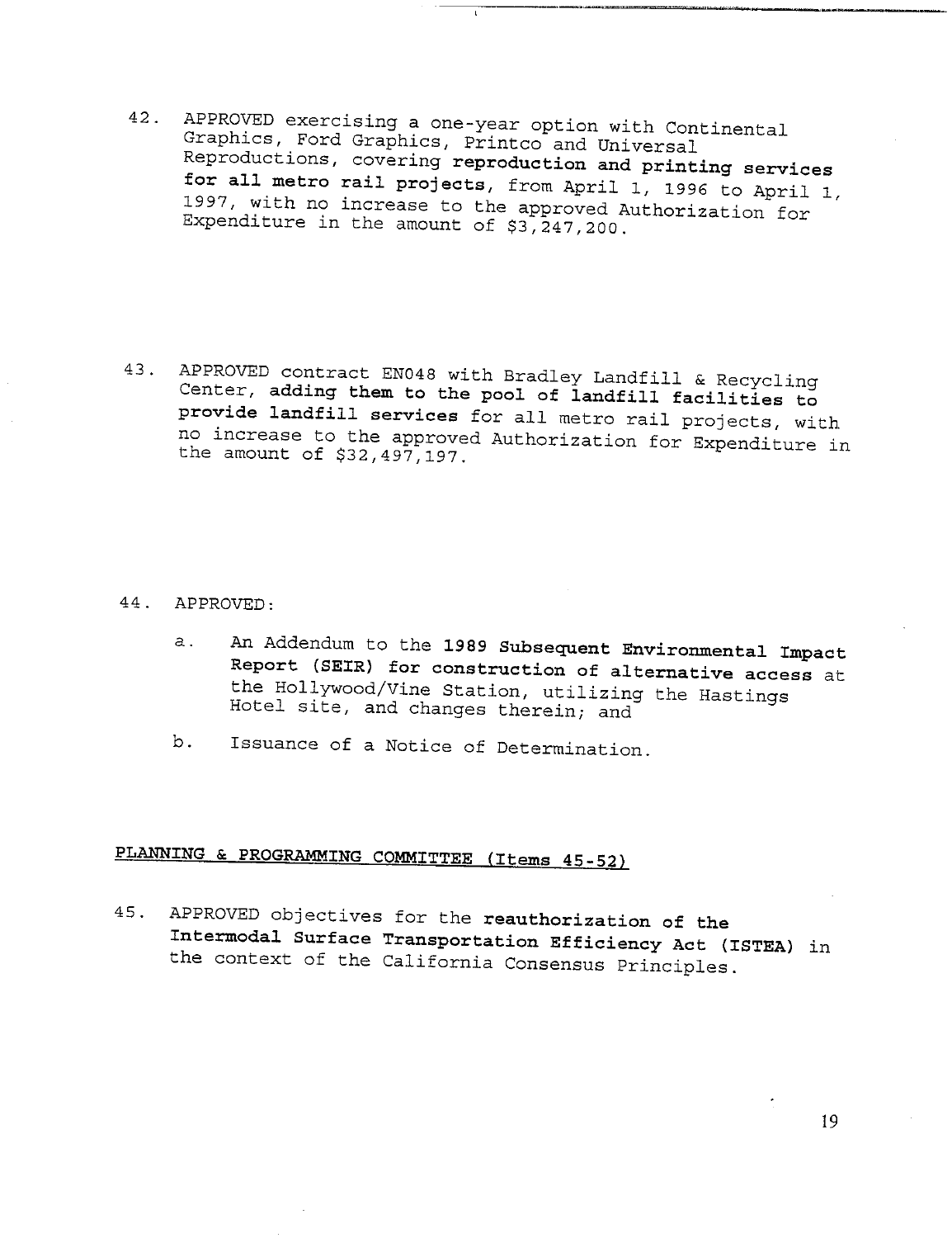46. APPROVED the **Bus System Improvement Plan** (BSIP) and allocation of \$10.4 million in new FY '97 Proposition C 40% Discretionary Funds for an annual Countywide program to improve service on overcrowded lines for the transit dependent.

A supplemental report on number and time line for buses to be placed into service was received.

Director Schatz indicated she supports the concept of an improvement plan but looking at Bus System Improvement Plan, specifically the six key components, the only time line is for mobility allowance. She expressed concern over the need for the document to reflect areas that have not been addressed; what is going to be done about overcrowding, service quality and fares, which she said are the most critical concerns of the bus riding public. She said the plan is too process orientated and doesn't give enough specifics about how the MTA is going to do deal with thes issues. Also, the plan should be written so that any membe of the public can understand specifically what is going to be done in terms of adding more buses, cleaning them, frequency and stops. Also when and how these improvements in the bus system will be seen should be included.

Director Dawidziak said a better handle on the Proposition C 5% security funds needs to be in place.

Appearance of a representative for the Bus Riders Union asking for more improvements in the bus system. P. Moser spoke in favor of improvements on bus and rail lines.

**APPROVED guidelines for the allocation of Proposition A and** 47. **C interest funds.**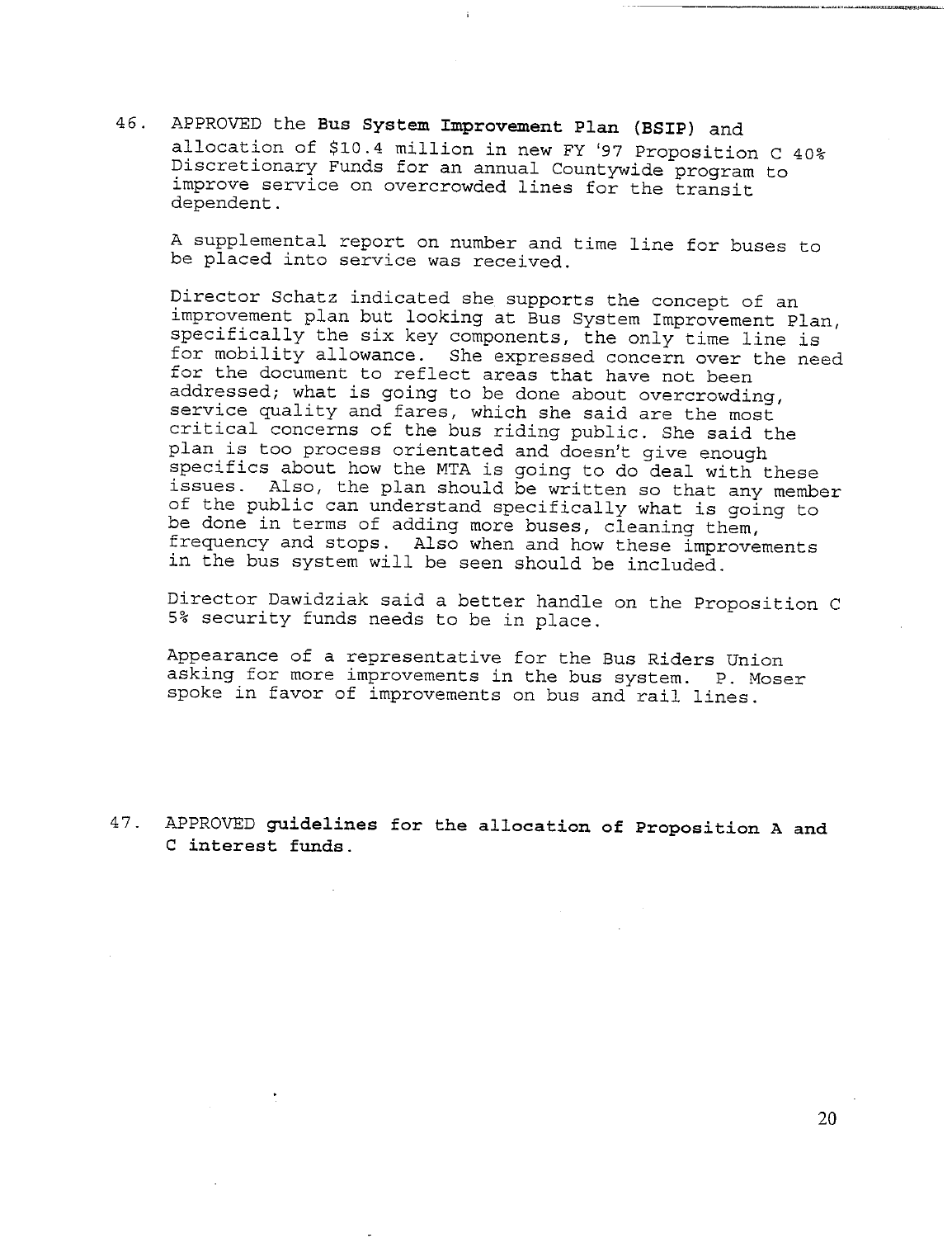### 48. Proposition C 40% Discretionary Funds.

Director Fasana made a motion to approve staff recommendation, which was seconded by Director Dawidziak. Director Burke made a substitute motion to approve 'a' only, which was seconded by Director Schatz.

J. Mills, Bus Operations Subcommittee, indicated that at a special meeting, they voted in support of the staff recommendation. The only dissenter was the MTA.

There was some discussion on the different standards for MTA and those for municipal operators. In response to a question by Director Wilson, staff indicated there is no county wide standard as it relates to operations. Director Burke was concerned that the service reductions made by the MTA due to a lack of funding would result in further reductions in funding, which in turn would cause a further reduction in service by the MTA. She indicated this issue needed to be addressed.

Staff indicated proposals on the mobility allowance are currently being received. Staff will return for Board action on these proposals. Following further discussion on allocation formulas and provision of service for transit dependent, a Roll Call vote was taken on Director Burke's motion. This FAILED as noted below:

Ayes: Noes: Abstain: Absent: Burke, Bonzo, Schatz, Wilson Patsaouras, Dawidziak, Arthur, Fasana, Clark, Zarian None Alatorre, Riordan, Yaroslavsky

R. Zelada spoke on the issue of more buses.

A voice vote was then taken on Director Fasana's motion to approve staff's recommendation. This motion was approved with Directors Patsaouras, Burke, Arthur, Easana, Bonzo, Perez, Wilson, Zarian and Dawidziak present. APPROVED:

- a. Allocation of \$1.6 million in Proposition C 40% Discretionary Funds to mitigate the impact of adding Foothill Transit as an Included Operator for FY '97;
- b. Changes in the Proposition A 40% Discretionary Fund Guidelines to unfreeze Proposition A base and establish the annual use of available current year data.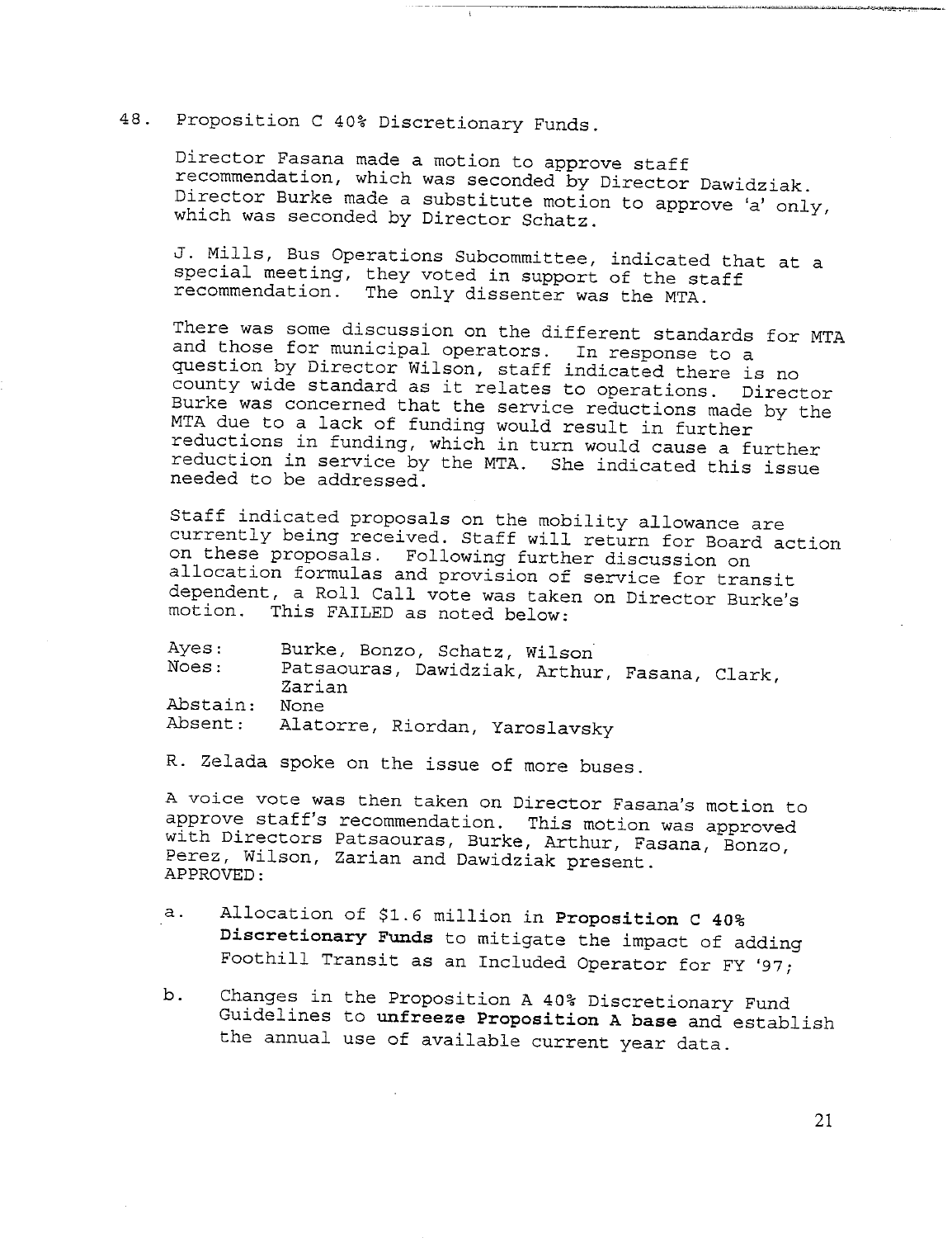49. APPR©VED **reassignment of the East-West Long Beach Arterial** HOV **Corridor Project** of the SELAC-Traffic Signal Synchronization and Bus Speed Improvement Corridors Project from the Los Angeles County Department of Public Works to the City of Long Beach.

### 50. APPROVED:

- a. \$400,000 from Proposition C interest funds annually as **compensation to fixed-route and specialized transit operations,** subsidized only with Proposition A and C Local Return funds, for reporting National Transit Database (NTD) information;
- b. Compensation to local return operations for reporting NTD information; and
- c. Termination of the \$400,000 allocation when the Federal subsidies derived from the NTD information are less than the costs incurred.
- 51. APPROVED findings that the cities of Bellflower, Bradbury, Cudahy, Hidden Hills, Irwindale, Lawndale, Santa Fe Springs, and Temple City were in conformance with the adopted 1995 **Congestion Management Program.**
- 52. AUTHORIZED the CEO to make **minor route modifications** subject to the following conditions:
	- a. A public hearing is not required;
	- b. The cumulative cost impact of all changes is less than \$25,000 annually;
	- Changes to be coordinated through an internal review  $\mathbf{C}$ . system; and
	- d. A quarterly report prepared reporting any route changes approved under this policy.